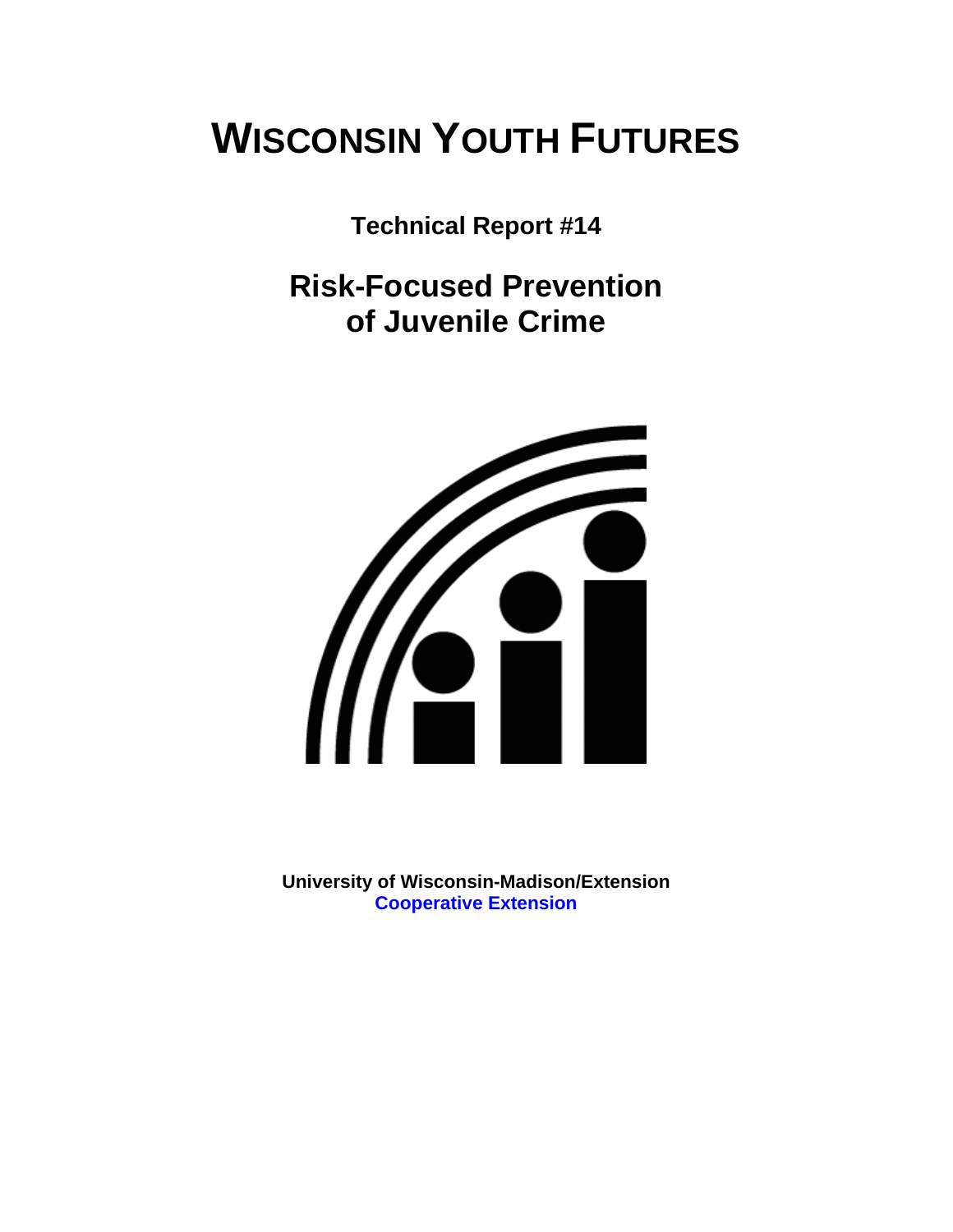# **Risk-Focused Prevention of Juvenile Crime**

By

[Karen Bogenschneider](http://www.uwex.edu/ces/flp/specialists/bogensch.html) Assistant Professor, Child and Family Studies Family Policy Specialist University of Wisconsin-Madison/Extension

## **What Factors Lead to Juvenile Crime?**

"Do we know enough to prevent juvenile crime?" The response to this question hinges on one of the most effective prevention models in the last 20 to 30 years—the risk-focused approach used to prevent heart and lung disease. This approach, which originated in the health field, focuses on risk factors for heart disease including high blood pressure, smoking, too little exercise, and a diet high in fat. Taking steps to eliminate or reduce these risk factors actually prevented heart disease (Hawkins, undated).

Juvenile crime, like heart disease, is influenced by a mosaic of risk factors. Ineffective parenting and early aggressiveness, for example, put a child in jeopardy. More risk factors mean greater danger. Prevention programs that work reduce these risk factors.

Thus, one of the first steps in preventing juvenile crime is to identify the risk factors that increase its likelihood. Based on a growing body of evidence, juvenile crime is not influenced by a single factor, but by many; furthermore, these factors are not confined to any one part of the adolescent's world. As in the health field, we cannot be certain that these risk factors cause problem behavior, but we do know they increase the odds that juvenile crime will occur (Bogenschneider, Small, & Riley, 1990). This review begins with factors in the individual and proceeds to factors in the family, peer group, school, and community.

### **Individual Risk Factors**

| Alcohol and Drug Use | Frequent use and abuse of alcohol and other drugs is<br>more common among juvenile delinquents than<br>nondelinquents. As indicated in Table 1, alcohol use was<br>21/ <sub>2</sub> times greater among offenders than nonoffenders |
|----------------------|-------------------------------------------------------------------------------------------------------------------------------------------------------------------------------------------------------------------------------------|
|                      | while marijuana use is over 5 times higher among<br>offenders (Hawkins, Lishner, Jenson, & Catalano, 1987b;<br>Loeber, 1987).                                                                                                       |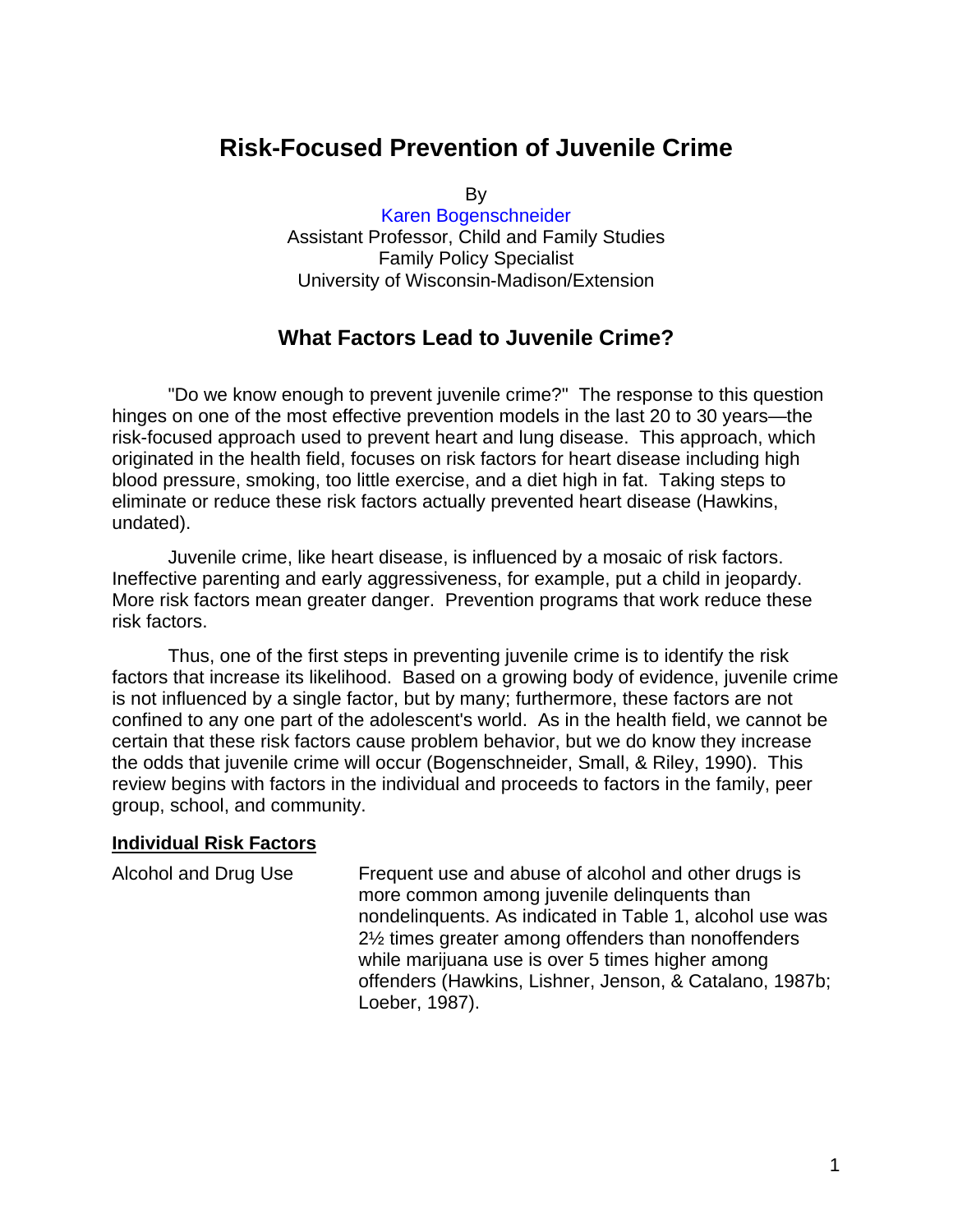

| Alienation or<br><b>Rebelliousness</b> | Youth who rebel or who feel alienated from their family,<br>school, or community are more apt to commit crimes<br>(Hawkins, undated).                                                                                                                                                                                                                        |
|----------------------------------------|--------------------------------------------------------------------------------------------------------------------------------------------------------------------------------------------------------------------------------------------------------------------------------------------------------------------------------------------------------------|
| <b>Child Abuse</b>                     | About 20 percent of abused children become delinquent<br>compared with 5 percent of all children (Yoshikawa,<br>1994). Abused children are more apt to be aggressive<br>with their peers during early childhood than their age<br>mates who were not abused.                                                                                                 |
| <b>Cognitive Deficits</b>              | Cognitive deficits are related to both early antisocial<br>behavior and later delinquency. Specifically, aggressive<br>children display less empathy, have difficulty solving<br>disputes, and tend to interpret others' actions as hostile,<br>(Conduct Problems Prevention Group, 1992; Kazdin,<br>1987; Yoshikawa, 1994; Zigler, Taussig, & Black, 1992). |
| <b>Early Aggressiveness</b>            | Boys who are aggressive at ages 5, 6, and 7 are more<br>apt to commit delinquent acts during adolescence and<br>repeat them (Hawkins, Lishner, & Catalano, 1987a;<br>Hawkins, et al., 1987b; Loeber, 1987).                                                                                                                                                  |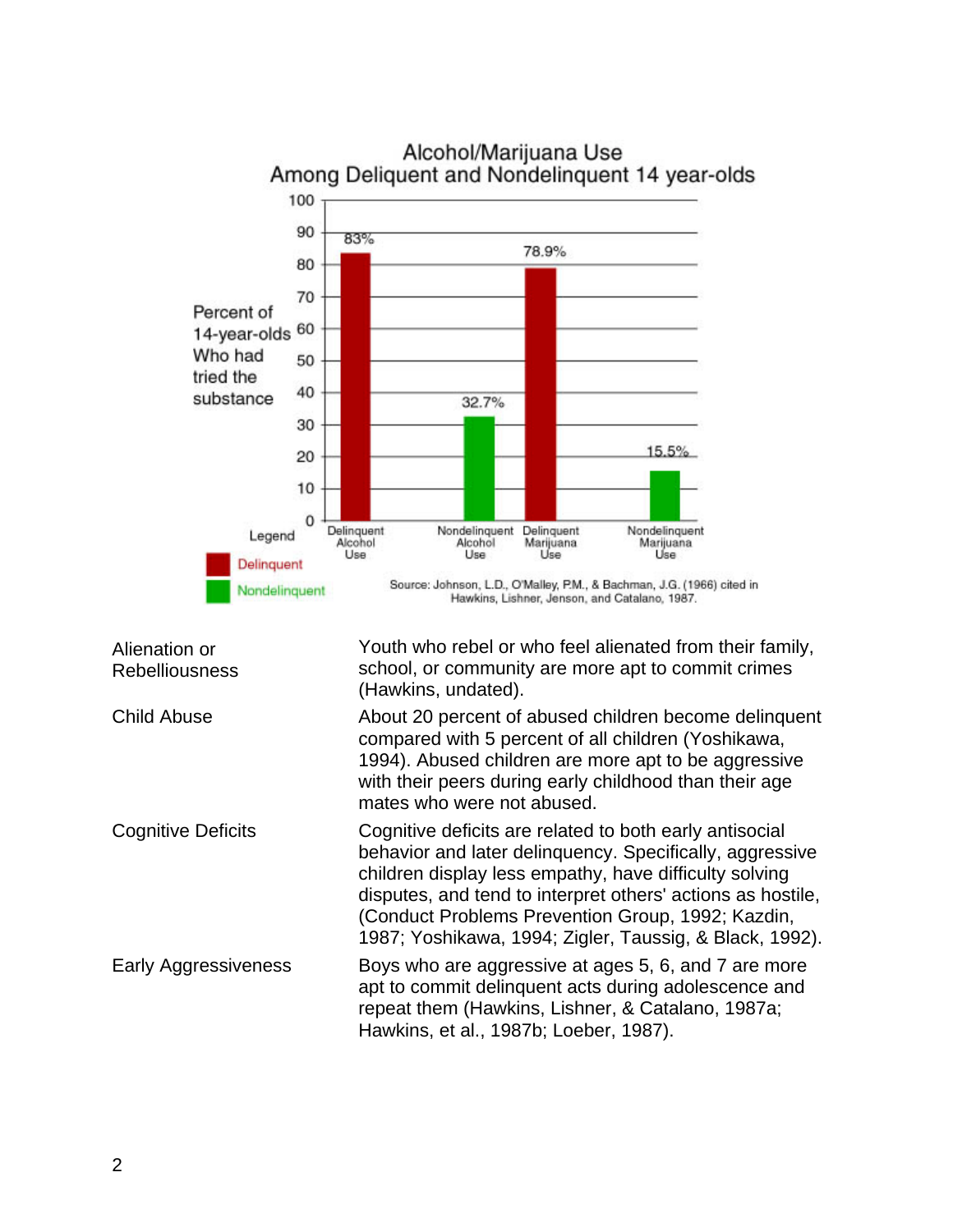| <b>Genetic Influences</b>           | Aggression and adult crime appear to run in families,<br>more so than juvenile delinquency; while genes create a<br>capacity for violence, they do not guarantee it (Kazdin,<br>1987; Moffitt, 1993; Seville, 1990; Yoshikawa, 1994).                                                                                                                                                                                                                                                                                   |
|-------------------------------------|-------------------------------------------------------------------------------------------------------------------------------------------------------------------------------------------------------------------------------------------------------------------------------------------------------------------------------------------------------------------------------------------------------------------------------------------------------------------------------------------------------------------------|
| Hyperactivity                       | Hyperactivity and attention deficit disorder increase the<br>risk of juvenile delinquency, but alone don't cause<br>delinquency (Yoshikawa, 1994; Zigler, et al., 1992).                                                                                                                                                                                                                                                                                                                                                |
| <b>Medical Risks at Birth</b>       | Stress at birth such as premature and low birth weight<br>are associated with behavior problems at ages 5 to 7,<br>delinquency at age 18, and violent offenses (Yoshikawa,<br>1994); maternal alcohol or drug abuse, complications<br>during delivery, poor prenatal and post-natal nutrition,<br>lead exposure, and lack of stimulations during infancy<br>may harm the baby's nervous system; a damaged<br>nervous system may affect the child's response to later<br>interventions (Moffitt & Harrington, in press). |
| <b>Sex</b>                          | Boys are at greater risk of delinquency than girls.<br>According to FBI Uniform Crime Reports, girls under age<br>18 committed 72 percent fewer property offenses and 87<br>percent fewer violent offenses than boys (Yoshikawa,<br>1994).                                                                                                                                                                                                                                                                              |
| Temperament                         | Children that are more difficult to manage may be more<br>difficult to raise and at greater risk for later antisocial<br>behavior (Moffitt & Harrington, in press; Patterson, 1986).                                                                                                                                                                                                                                                                                                                                    |
| <b>Family Risk Factors</b>          |                                                                                                                                                                                                                                                                                                                                                                                                                                                                                                                         |
| Harsh and Inconsistent<br>Parenting | Parenting that is too permissive, strict, uninvolved, and<br>inconsistent has proven to be one of the most powerful<br>predictors of delinquency (Hawkins et al., 1987b) and<br>aggression during adolescence (Yoshikawa, 1994).<br>Parents of antisocial children threaten, nag, and scold<br>but seldom follow through (Patterson, 1986). According<br>to recent estimates, about 30 to 40 percent of child<br>antisocial behavior can be accounted for by family<br>interaction (Patterson, 1986; Yoshikawa, 1994).  |
| <b>Insecure Attachment</b>          | Insecure attachment with the mother during the latter<br>part of the first year may be an important risk factor for<br>antisocial behavior during preschool and the early<br>primary grades (Yoshikawa, 1994).                                                                                                                                                                                                                                                                                                          |
| <b>Low Social Support</b>           | When parents are socially isolated, their children are<br>more apt to be antisocial (Yoshikawa, 1994).                                                                                                                                                                                                                                                                                                                                                                                                                  |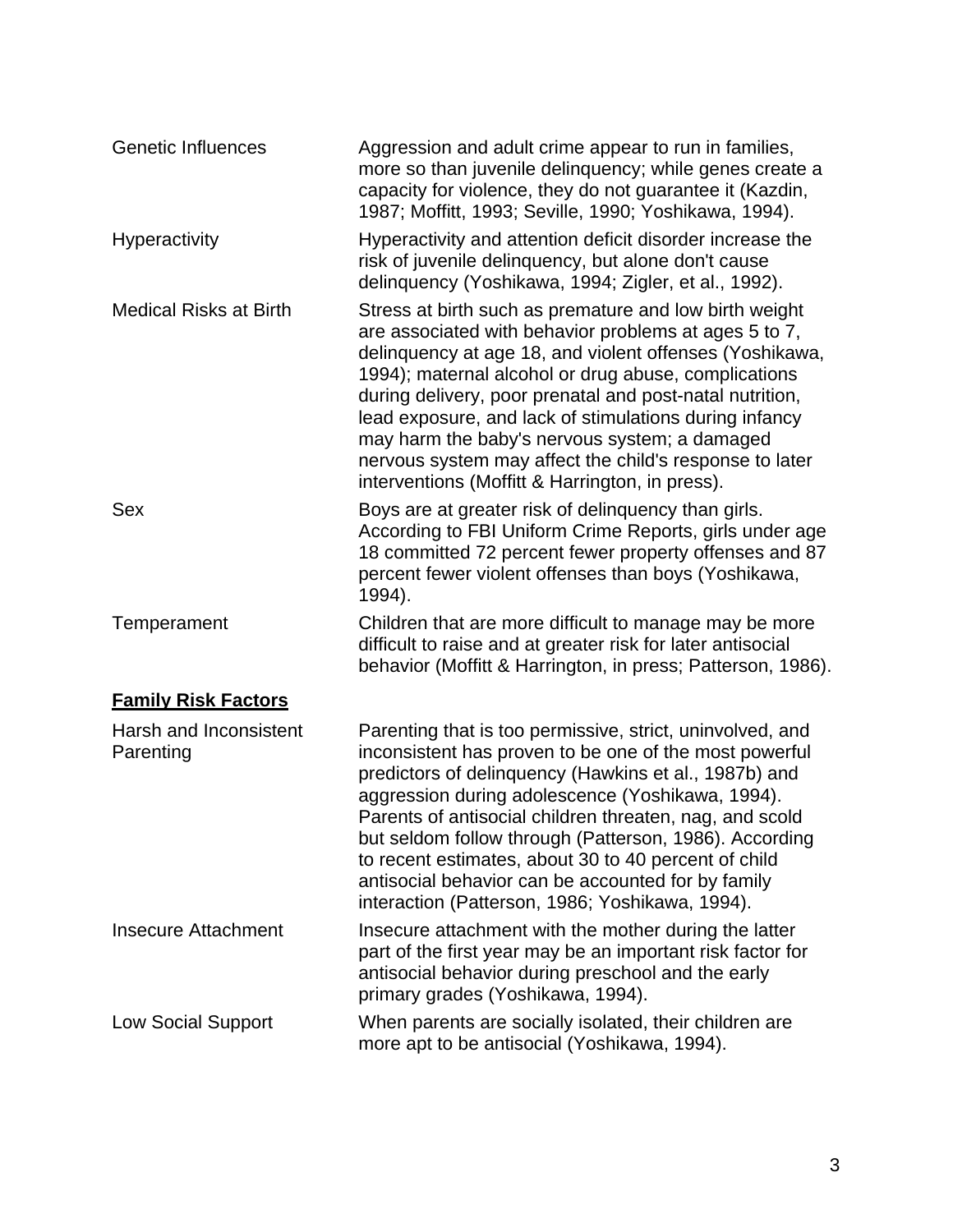| <b>Marital Conflict</b>                 | Children raised in families or marriages with high conflict<br>are at elevated risk for delinguency and problem<br>behaviors (Hawkins, et al., 1987b; Loeber, 1987b;<br>Kazdin, 1987; Yoshikawa, 1994).                                                                                                                                                                                                                                                                                                                                                   |
|-----------------------------------------|-----------------------------------------------------------------------------------------------------------------------------------------------------------------------------------------------------------------------------------------------------------------------------------------------------------------------------------------------------------------------------------------------------------------------------------------------------------------------------------------------------------------------------------------------------------|
| <b>Parent and Sibling</b><br>Deviance   | Children whose parents or siblings commit crimes are<br>more likely to follow in their footsteps than children raised<br>by nondelinquent parents and siblings (Hawkins, et al.<br>1987a; Kazdin, 1987; Loeber, 1987).                                                                                                                                                                                                                                                                                                                                    |
| Poor Parental Monitoring                | The risk of delinguency is higher when parents fail to<br>monitor or supervise their children. Knowing where<br>children are, who they are with, and what they are doing<br>is one of the most powerful predictors of virtually any<br>problem behavior (Hawkins, et al., 1987a; Kazdin, 1987;<br>Loeber, 1987; Patterson & Stouthamer-Loeber, 1984).<br>Parental monitoring may be a prerequisite for other<br>parenting behaviors; discipline can be applied only to<br>those situations parents are aware of (Patterson &<br>Stouthamer-Loeber, 1984). |
| Single Parenthood and<br><b>Divorce</b> | Some studies report that the offspring from single parent<br>families are more likely to engage in delinquent acts<br>(Dornbusch, Carlsmith, Bushwall, Ritter, Leiderman,<br>Hastorf, & Gross, 1985). Some studies report higher<br>levels of misbehavior, aggression, or delinquency among<br>children from divorced families (Amato & Keith, 1991;<br>Benson & Roehlkepartain, 1993), while others do not<br>(Zill, Morrison, & Coiro, 1993).                                                                                                           |
| <b>Stress</b>                           | Stress from outside the family affects parenting practices<br>within the family. Parents, especially single parents,<br>discipline less effectively under such conditions as daily<br>hassles, unemployment, medical problems, and ongoing<br>negative life events (Patterson, 1986).                                                                                                                                                                                                                                                                     |
| <b>Peer Risk Factors</b>                |                                                                                                                                                                                                                                                                                                                                                                                                                                                                                                                                                           |
| <b>Delinquent Peers</b>                 | One of the strongest predictors of adolescent<br>delinquency is association with delinquent peers<br>(Conduct Problems Prevention Research Group, 1992;<br>Hawkins, et al., 1987b). Aggressive or antisocial children<br>are often rejected by both prosocial peers and an array<br>of adults (e.g. parents, teachers, community members).                                                                                                                                                                                                                |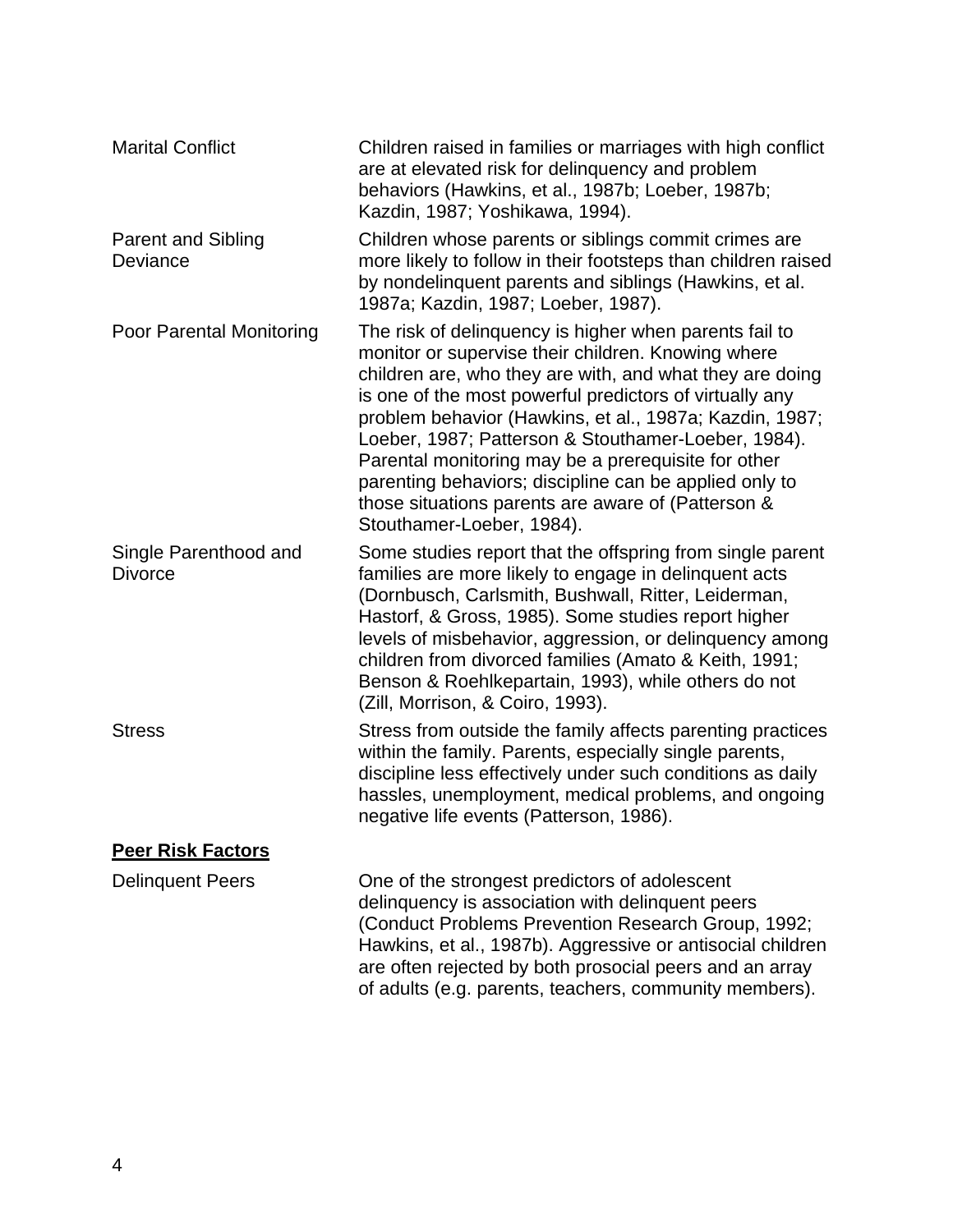## **Work Risk Factors**

| Long Work Hours                                                   | Among inner city populations, adolescents who work are<br>no more likely to engage in delinquent behavior than<br>nonworkers. In other samples of youngsters, however,<br>working long hours places youth at risk of delinquency<br>(Steinberg, 1991).                                                                                                                  |
|-------------------------------------------------------------------|-------------------------------------------------------------------------------------------------------------------------------------------------------------------------------------------------------------------------------------------------------------------------------------------------------------------------------------------------------------------------|
| <b>School Risk Factors</b>                                        |                                                                                                                                                                                                                                                                                                                                                                         |
| Academic Failure                                                  | Regardless of social class or race, poor school<br>achievement is related to delinquency. Low IQ and<br>limited vocabulary is associated with both antisocial<br>behavior and delinquency (Hawkins, et al., 1987b;<br>Kazdin, 1987; Yoshikawa, 1994). Working on school<br>achievement alone, however, has not reduced antisocial<br>behavior (Patterson et al., 1989). |
| Low Commitment to School                                          | Students who don't like school are at higher risk for<br>delinquency (Hawkins, et al. 1987a; Kazdin, 1987;<br>Loeber, 1987).                                                                                                                                                                                                                                            |
| <b>School Transitions</b>                                         | When students move into a middle school, junior high, or<br>high school, antisocial behavior increases, alcohol and<br>drug abuse increases while academic achievement,<br>extra-curricular participation, and psychological well-<br>being decline (Carnegie, 1989; Hawkins et al., 1987b;<br>Simmons, 1987).                                                          |
| <b>Community Risk Factors</b>                                     |                                                                                                                                                                                                                                                                                                                                                                         |
| <b>Family and Community</b><br>Social and Economic<br>Deprivation | Children from families and communities characterized by<br>extreme poverty, poor housing, large family size, low<br>status occupations, or unemployment are at elevated risk                                                                                                                                                                                            |

status occupations, or unemployment are at elevated risk of frequent, serious crime (Yoshikawa, 1994; Hawkins, et al., 1987b). Juvenile delinquency is more apt to occur when

Community Disorganization and High Mobility communities are overcrowded, crime-ridden and public places are poorly monitored. Youth are at greater risk for crime in cities and in neighborhoods with high mobility (Yoshikawa, 1994; Hawkins, et al., 1987b).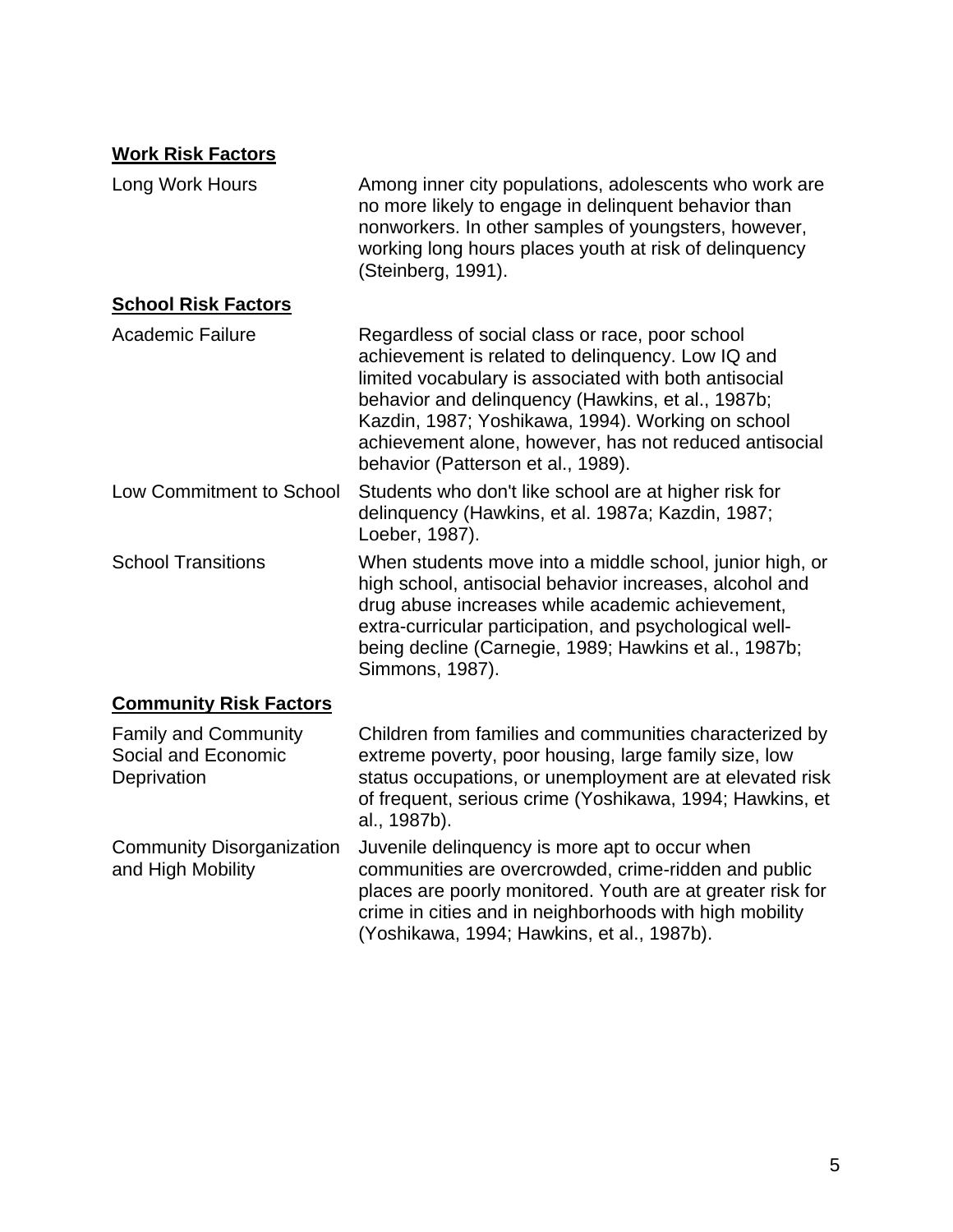| <b>Complacent or Permissive</b><br><b>Community Laws and</b><br><b>Norms</b> | Youth are more apt to engage in problem behaviors in<br>the context of permissive, complacent or inconsistent<br>laws, school policies, and community standards. Even<br>though we will never be able to legislate away<br>delinguency, laws are important because they<br>communicate the norms and beliefs of society (Hawkins,<br>undated). These strategies only work, however, for those<br>people who are connected to family, school, and<br>community; they do not deter high risk youth who are<br>alienated from their families, failing in school, and don't<br>care if they get caught because they have little to lose<br>(Hawkins, undated). |
|------------------------------------------------------------------------------|------------------------------------------------------------------------------------------------------------------------------------------------------------------------------------------------------------------------------------------------------------------------------------------------------------------------------------------------------------------------------------------------------------------------------------------------------------------------------------------------------------------------------------------------------------------------------------------------------------------------------------------------------------|
| Media Influences                                                             | The link between television viewing and aggression in<br>children is firmly established (Eron, 1982; Huesmann,<br>Lagerspetz, & Eron, 1984). In addition, aggressive<br>children watch more violent shows and may be more apt<br>to imitate violence than their nonaggressive peers.                                                                                                                                                                                                                                                                                                                                                                       |

## **How Can Knowledge of Risk Factors Benefit Prevention Programming?**

The ability to identify the risk factors that increase the odds of juvenile crime leads to the possibility of prevention (Yoshikawa, 1994); the multitude of risk factors in multiple parts of the child's world, however, presents a remarkable challenge for prevention programmers (Kazdin, 1987).

According to a risk-focused approach, the more risk factors, the greater the danger. Research on juvenile crime indicates that one risk factor alone isn't likely to put a child at risk. One study measured 10 risk factors during the first 5 years of life; the average number of criminal offenses at age 33 was .7 for those with no risk factors, 2.9 for those with 1 or more, and 5.1 for those with 3 or more risk factors.

Prevention efforts that target multiple risk factors could have an impact many times stronger that those limited to only one or two (Yoshikawa, 1994). Yet politicians, citizens, and programmers often search for single factors and simple solutions to complex problems like juvenile crime. Unfortunately, there are no magic bullets; prevention efforts with the greatest chances for success are comprehensive and multidimensional, reducing multiple risk factors in diverse parts of the child's world.

### **Are Some Risk Factors More Important for Some Offenders than Others?**

While this risk-focused approach helps identify targets for prevention, some questions remain unanswered: Are all juvenile delinquents the same? Do some factors have more power or potency for some offenders than others? Are the factors that lead to nonviolent crimes the same as those that lead to violent crimes?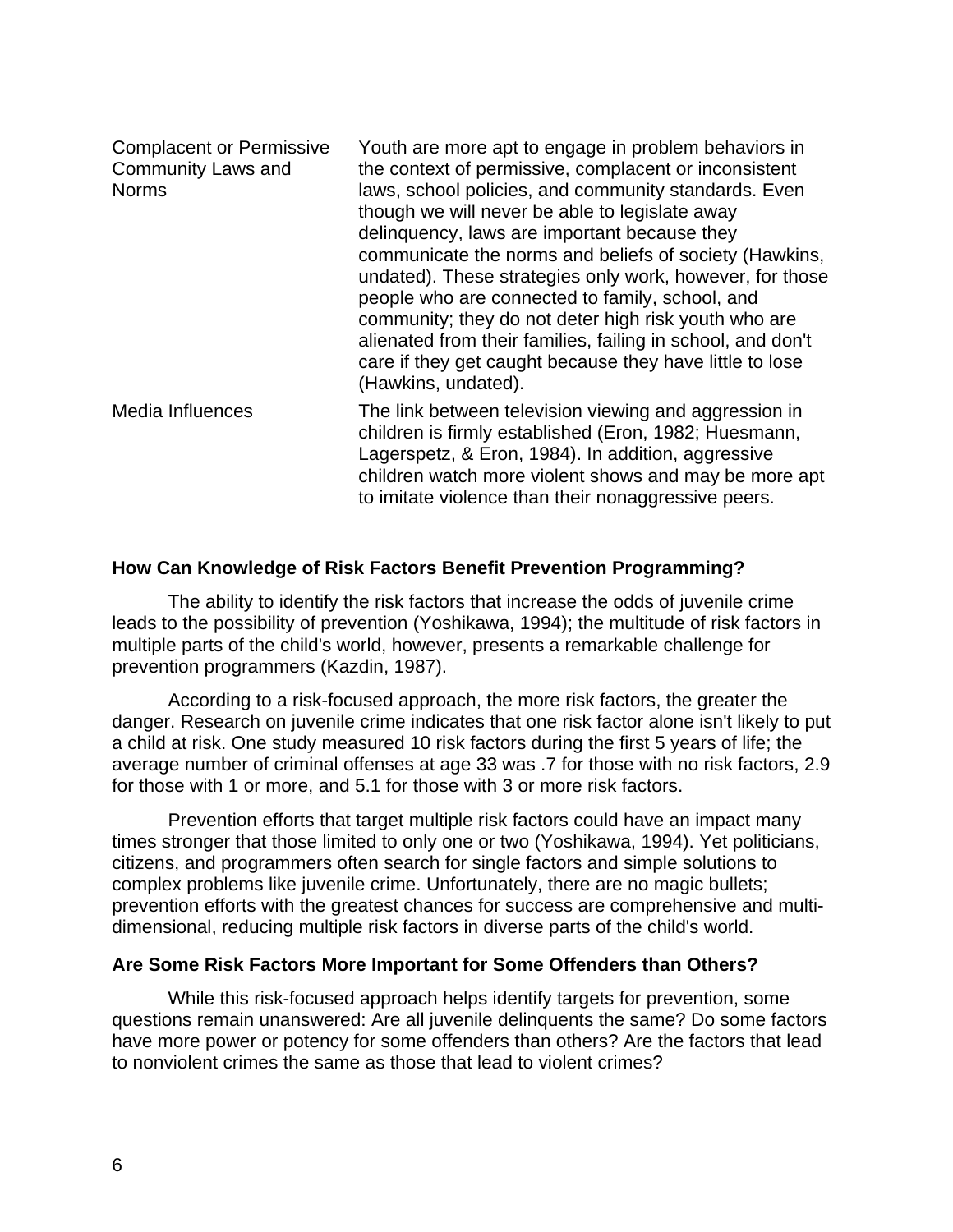To assume that all teens who commit crimes are psychologically similar is a big mistake and could thwart efforts to develop effective policies and programs. Instead of one grand theory for delinquency, it may be more accurate to think of one explanation for those who begin their criminal careers at a later age and one for those who begin their criminal careers earlier. The causes of these two patterns of delinquency are quite different and require different responses from policymakers and practitioners.

Late bloomers"—young people who begin delinquent activity at age 15 or later are more apt to straighten out their lives after a few petty offenses. Late bloomers usually are socially skilled, popular and have no history of previous problems. Lateblooming adolescents can be found in most communities, their families appear to be less disadvantaged than those of early-occurring delinquents, and the parents appear more skillful in family management practices (Steinberg, 1987). They are influenced primarily by factors such as negative peer pressure, poor parental supervision and few opportunities to demonstrate their maturity other than delinquency.

Conversely, "early starters"—those who begin criminal activities before age 15 are more apt to become frequent offenders, commit violent crimes, and continue criminal activity as adults. Their families tend to be low socioeconomic status, frequently unemployed, and oftentimes divorced (Patterson & Yoerger, 1993; Steinberg, 1987). Early starters often are antisocial as preschoolers. Their parents tend to be harsh and inconsistent. Children learn that they can successfully resolve conflict by whining, yelling, throwing temper tantrums, and attacking others physically. Their aggressive behavior tends to alienate peers and may cause trouble in school.

The best predictors of who will become violent offenders are youth who commit their first crime at an early age and continue their criminal careers. No special explanation for violent crime is needed; if you can determine who starts early, you can predict frequent offenders, and frequency appears to predict violent offenses.

### **Which Approaches Work Best for Preventing Juvenile Crime?**

For "late bloomers," broad-based programs are needed that address the individual, peer group, family and community. Adolescents should learn peer refusal skills and parents should learn the importance of monitoring their children more closely. Communities need to take steps to provide definite consequences for youth misbehavior, but avoid labeling first-time offenders as "delinquent." Communities can also take steps to support families, alleviate family stress, and provide opportunities for youth to demonstrate their maturity in ways that benefit society.

For "early starters," prevention programs that begin early hold the greatest promise, based on evidence that aggression is quite stable much like IQ. The first five years may be a "turning point" when change is more likely (Yoshikawa, 1994) and programs are less costly. During the preschool years, parents should be taught less harsh and more consistent discipline tactics. Prevention strategies that reduce stress on families (i.e. poverty, low social support, unemployment, frequent moves, divorce, single parenthood, violent media messages, and Permissive laws and norms) may also put parents in a better position to be effective (Reid, 1993).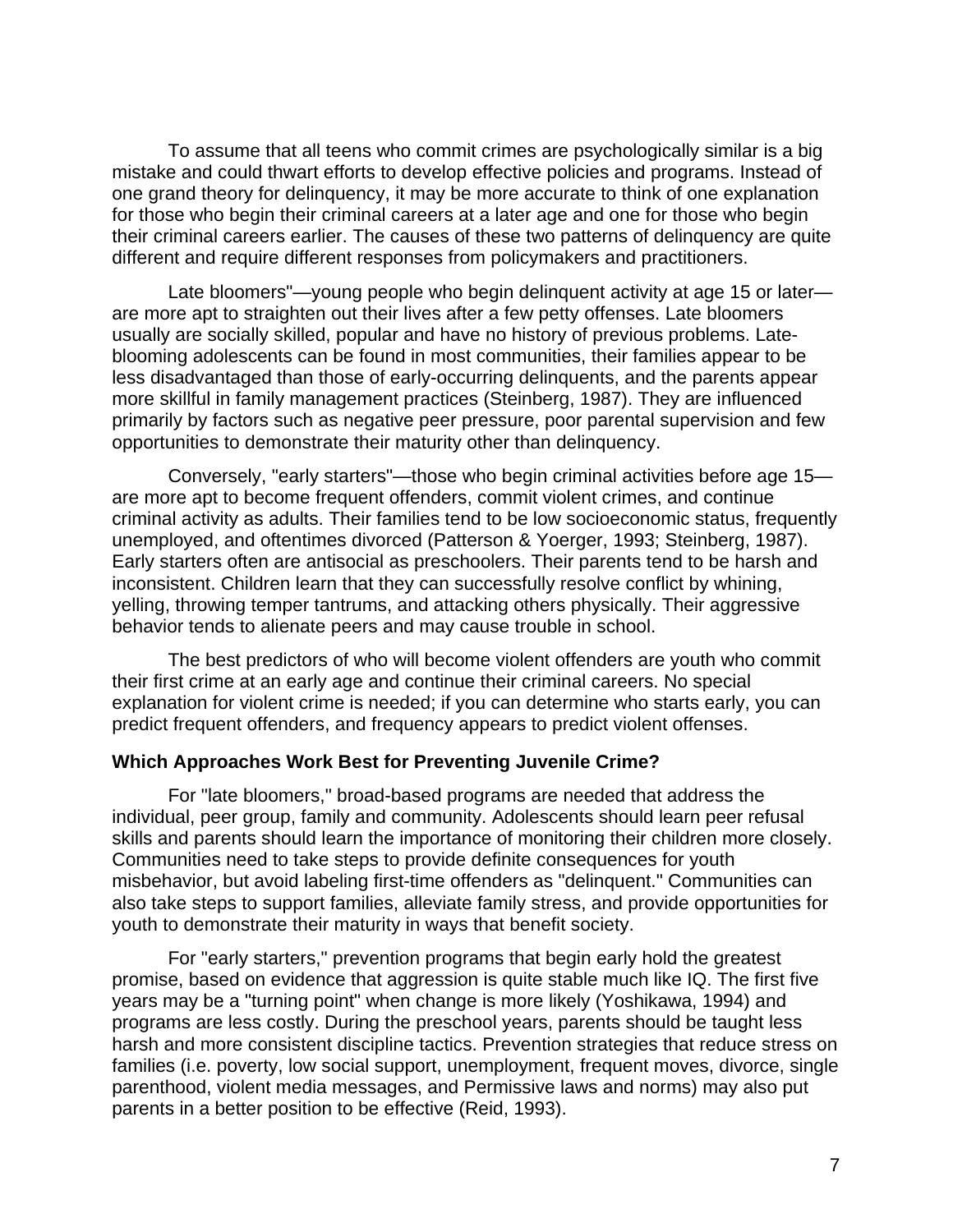For more information on teen offenders, different approaches for preventing juvenile crime, and summaries of seven promising prevention programs, you can order a copy of the Wisconsin Family Impact Seminar Briefing Report, "Promising Approaches for Addressing Juvenile Crime" from my secretary at (608) 262-0369.

November, 1994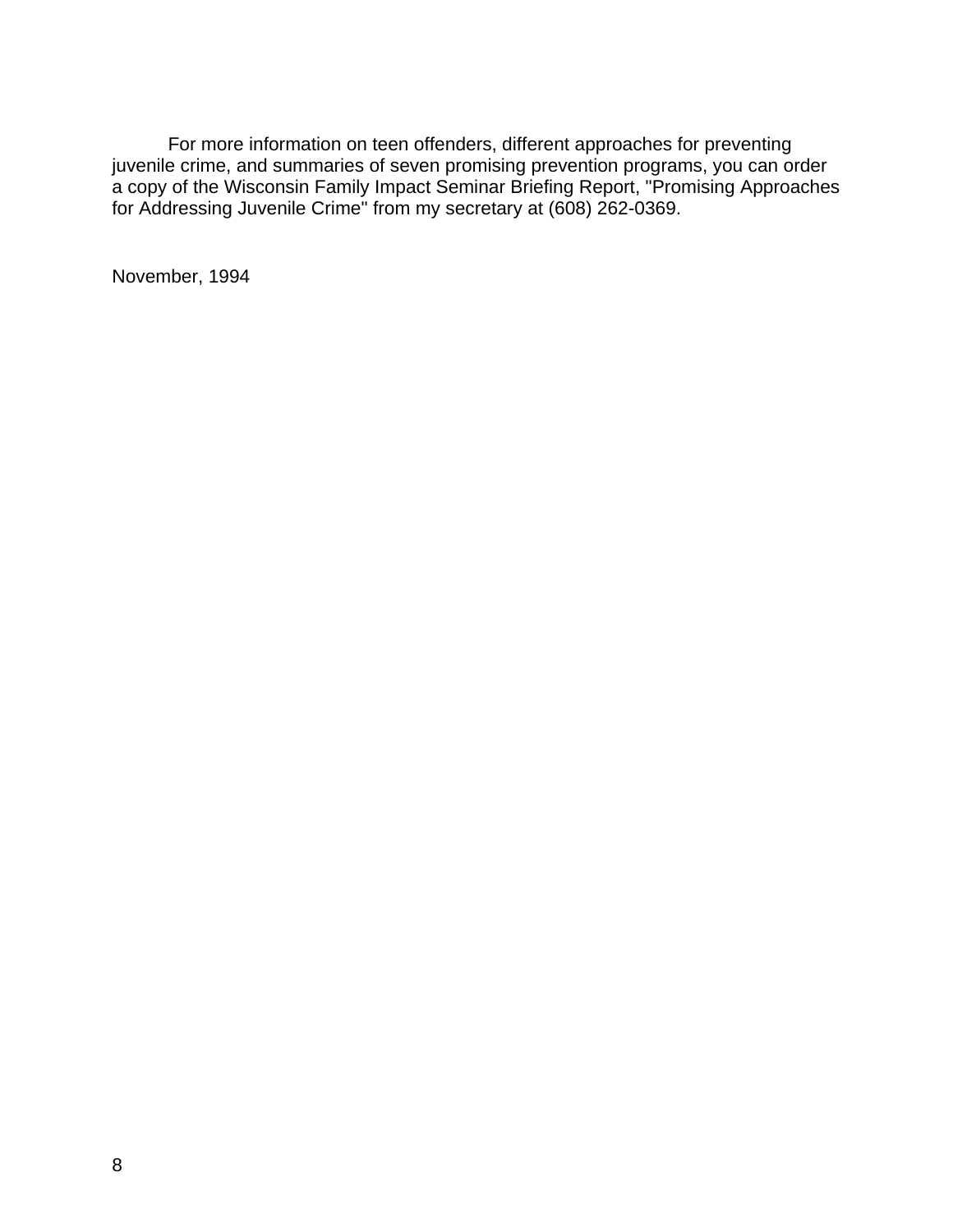## **REFERENCES**

- Amato, P.R., & Keith, B. (1991). Parental divorce and the well-being of children: A metaanalysis. *Psychological Bulletin, 110*, 26-46.
- Benson, P.L., & Roehlkepartain, E.C. (1993, June). *Single parent families. Source.* (Available from Search Institute, Thresher Square West, Suite 210, 700 South Third Street, Minneapolis, MN 55415).
- Bogenschneider, K. Small, S., & Riley, D. (1990, September). *An ecological riskfocused approach for addressing youth-at-risk issues.* University of Wisconsin-Madison/Extension: Youth Futures Technical Report.
- Carnegie Council on Adolescent Development Task Force on Education of Young Adolescents (1989). *Turning points: Preparing American youth for the 21st century.* New York: Carnegie Foundation.
- Conduct Problems Prevention Research Group. (1992). A developmental and clinical model for the prevention of conduct disorder: The FAST Track Program. *Development and Psychopathology, 4,* 509-527.
- Dornbusch, S.M., Carlsmith, J.M., Bushwall, S.J., Ritter, P.L., Leiderman, H., Hastorf, A.H., & Gross, R.T. (1985). Single parents, extended households, and the control of adolescents. *Child Development, 56*, 326-341.
- Eron, L.D. (1982). Parent-child interaction, television violence, and aggression of children. *American Psychologist, 37*, 197-211.
- Hawkins, D. (n.d.). *Risk-focused prevention: Prospects and strategies*. Invited lecture at the Coordinating Council on Juvenile Justice and Delinquency Prevention.
- Hawkins, J.D., Lishner, D.M., & Catalano, R.F. (1987a). Childhood predictors and the prevention of adolescent substance abuse. *National Institute on Drug Abuse Monograph, 56* (pp.75-126), (DHHS Pub (ADM)87-1335). Washington: U.S. Government Printing Office.
- Hawkins, J.D., Lishner, D.M., Jenson, J.M., & Catalano, R.F. (1987b). Delinquents and drugs: What the evidence suggests about prevention and treatment programming. In *Youth at High Risk for Substance Abuse*. (DHHS Publication No. (ADM) 87-1537). Washington: U.S. Government Printing Office.
- Huesmann, L.R., Lagerspetz, K., & Eron, L.D. (1984). Intervening variables in the TV violence-aggression relation: Evidence from two countries. *Developmental Psychology, 20*, 746-775.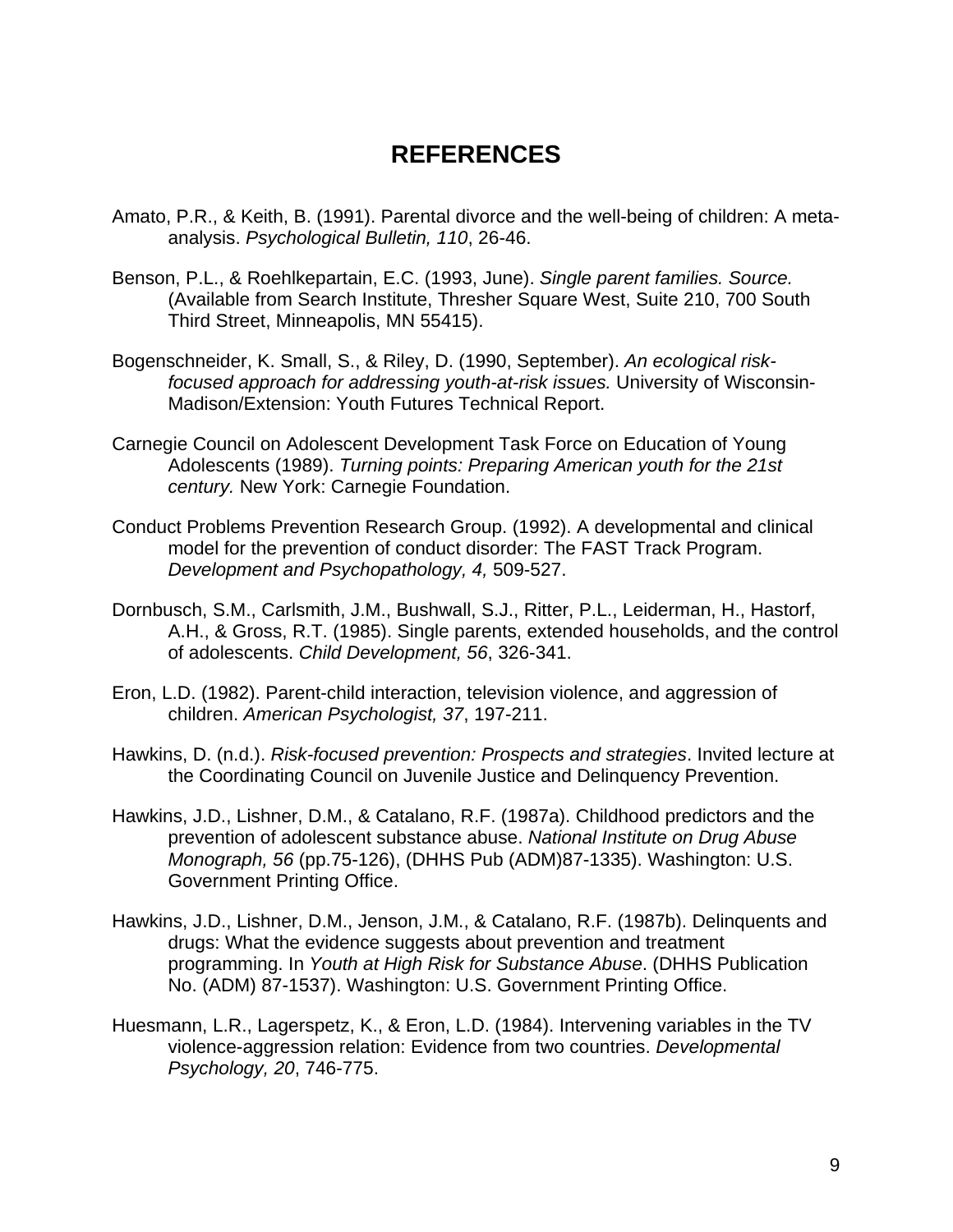- Kazdin, A.E. (1987). Treatment of antisocial behavior in children: Current status and future directions. *Psychological Bulletin, 102*, 187-203.
- Loeber, R. (1987). What policy makers and practitioners can learn from family studies of juvenile conduct problems and delinquency. In J.Q. Wilson & G.C. Loury (Eds.), *From Children to Citizens: Families, schools, and delinquency prevention.* New York: Springer-Verlag.
- Melli, M. (1994). *Personal communication*.
- Moffitt, T.E. (1993). Adolescence-limited and life-course-persistent antisocial behavior: A developmental taxonomy. *Psychological Review, 100*, 674-701.
- Moffitt, T.E., & Harrington, H.L. (In press). Delinquency across development: The natural history of antisocial behavior in the Dunedin multidisciplinary health and development study. In W. Stanton & P.A. Silva (Eds.), *The Dunedin study: From birth to adulthood*. Oxford: Oxford University Press.
- Patterson, G.R. (1986). Performance models for antisocial boys. *American Psychologist, 41,* 432-444.
- Patterson, G.R., DeBaryshe, B.D., Ramsey, E. (1989). A Developmental Perspective on Antisocial Behavior. *American Psychologist, 44*, 329-335.
- Patterson, G.R., & Stouthamer-Loeber, M. (1984). The correlation of family management practices and delinquency. *Child Development, 55*, 1299-1307.
- Seville Statement on Violence (1990). *American Psychologist, 45*, 1167-1168.
- Simmons, R.G. (1987). Social transition and adolescent development. In C.E. Irwin, (Ed.), *Adolescent social behavior and he*alth (pp. 33-61). San Francisco: Jossey-Bass.
- Steinberg, L. (1991). Adolescent transitions and alcohol and other drug use prevention. Preventing adolescent drug use: From theory to practice. *Office of Substance Abuse Prevention Monograph-8,* (pp.13-51). Washington, DC: U.S. Department of Health and Human Services.
- Yoshikawa, H. (1994). Prevention as cumulative protection: Effects of early family support and education on chronic delinquency and its risks. *Psychological Bulletin, 115*, 28-54.
- Zigler, E., Taussig, C. & Black, K. (1992). Early childhood intervention: A promising preventative for Juvenile Delinquency. *American Psychologist, 47*, 997-1006.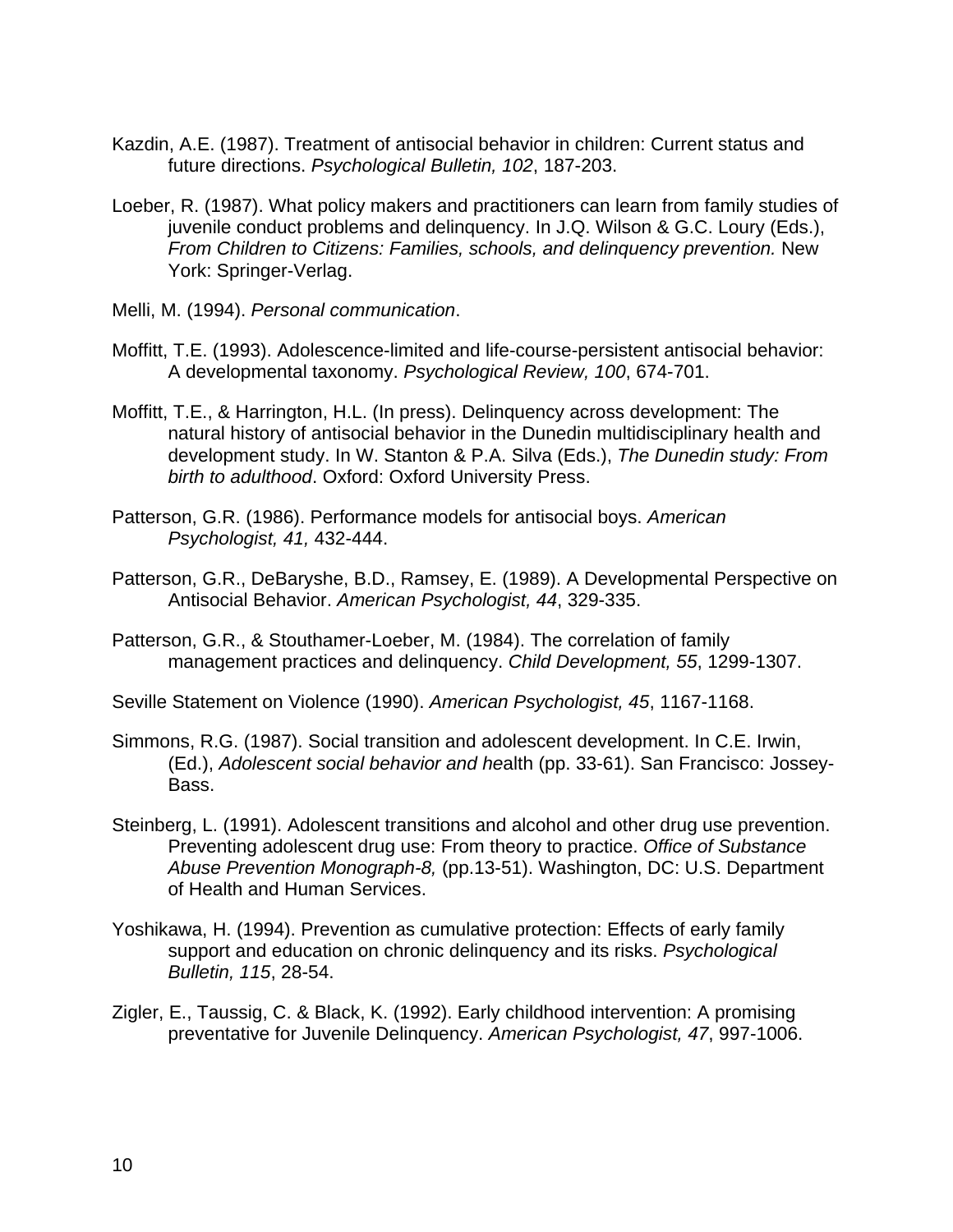Zill, N., Morrison, D.R., & Coiro, M.J. (1993). Long-term effects of parental divorce on parent-child relationships, adjustment, and achievement in young adulthood. *Journal of Family Psychology, 7*, 91-103.